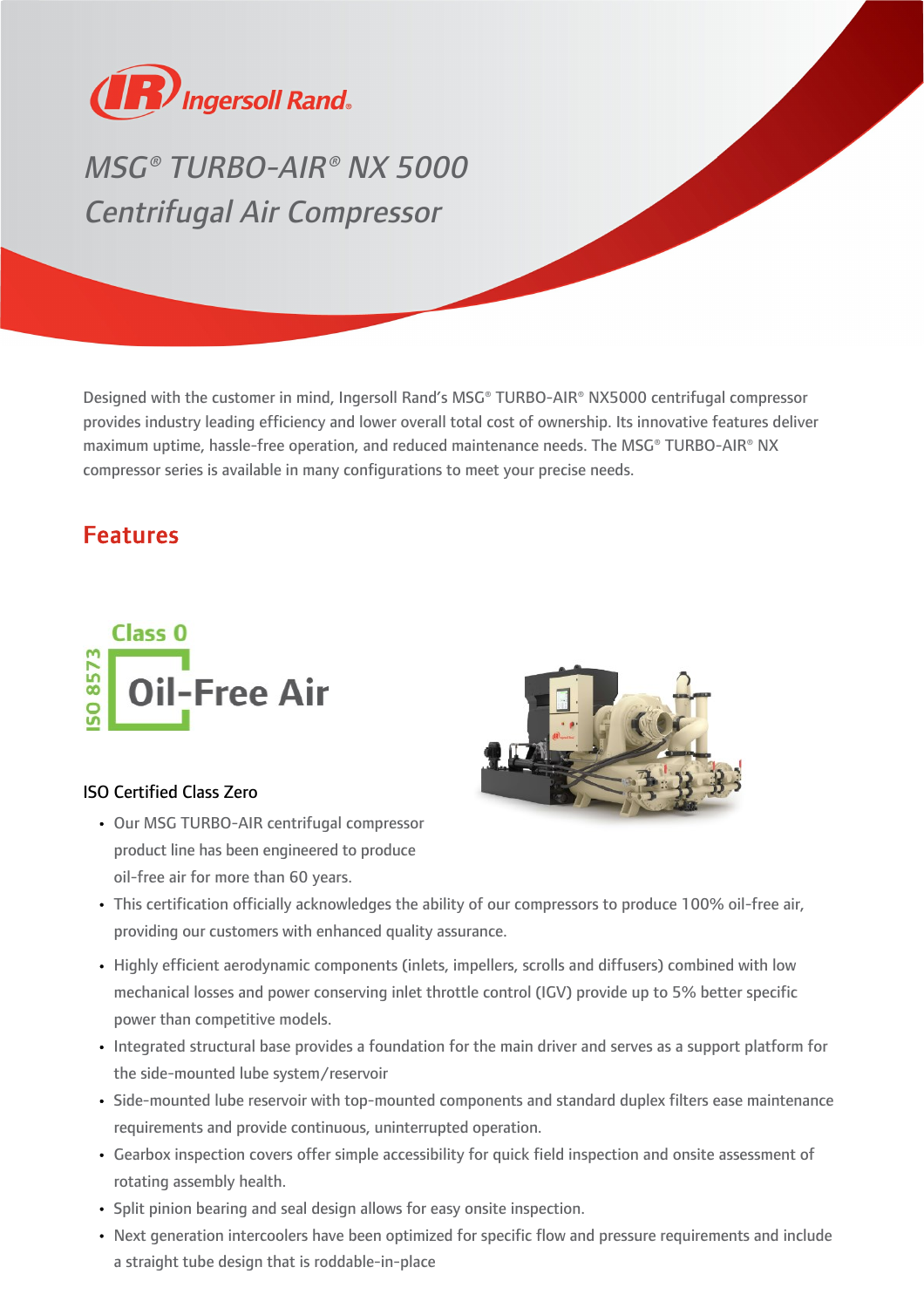- Easy to access dual condensate connections (two connections for each cooler) simplifies and reduces onsite piping and installation
- OEM-optimized cast-in water manifold, with provisions for optional patent-pending integral trim valves all tied together at a single-point customer water connection
- Expertly optimized stage and gas passages utilizing computational fluid dynamics (CFD)

#### Low Total Cost of Ownership

Over time, the energy required to power a compressed air system is the largest cost associated with a compressor; particularly in today's fluctuating energy markets. That is why, to accurately determine the return on your investment, it is important to consider the total life-cycle cost of operating the compressor, including the initial investment, energy consumption and maintenance costs.

The power savings delivered can significantly speed up the payback on your initial investment, and the savings continue to build the more you use the MSG TURBO-AIR NX 5000.

#### **MSG TURBO-AIR COMPRESSORS OTHER COMPRESSORS** · Compression elements do not wear or require periodic · Require regular maintenance and periodic replacement of air ends replacement · Result in high operating expenses and significant machine · Oil filter elements are easily replaced downtime **AINTENANCE** . Bearings designed for extended life · 100% oil-free per ISO 8573-1 certification · Oil filters must be installed at discharge À · Potential for oil carryover that fouls the process · Prevent contamination of system OIL-FREE AIR · Centrifugal compressors are proven to have a long mean · Contacting compression elements are subject to wear time between failures (MTBF), and independent research · Limited rotating element life has shown an industry-leading availability of 99.7% - Designed-in wearing items to generate aftermarket revenues · Conservative high-quality gear design **RELIABILITY** • Automatic operation for any operating condition · Limited control capability · State-of-the-art MAESTRO" suite of controls · Costly, high-maintenance variable speed configurations · PLC control available **OPTIMUM CONTROL** · Special foundations needed to handle heavy weight · Essentially vibration-free - Precautions must be taken to prevent transmission of vibration · No special foundation is required to other equipment **NO VIBRATION**

#### COMPARISON MSG TURBO-AIR NX 5000 VS OTHER COMPRESSORS

### HORIZONTALLY SPLIT GEARBOX, BEARING AND SEALS

The horizontally split gearbox design ensures easy access to major rotating elements, bearing and seals. Conveniently located on the gearbox cover, gearbox inspection ports make quick visual checks of gear and bearing conditions possible.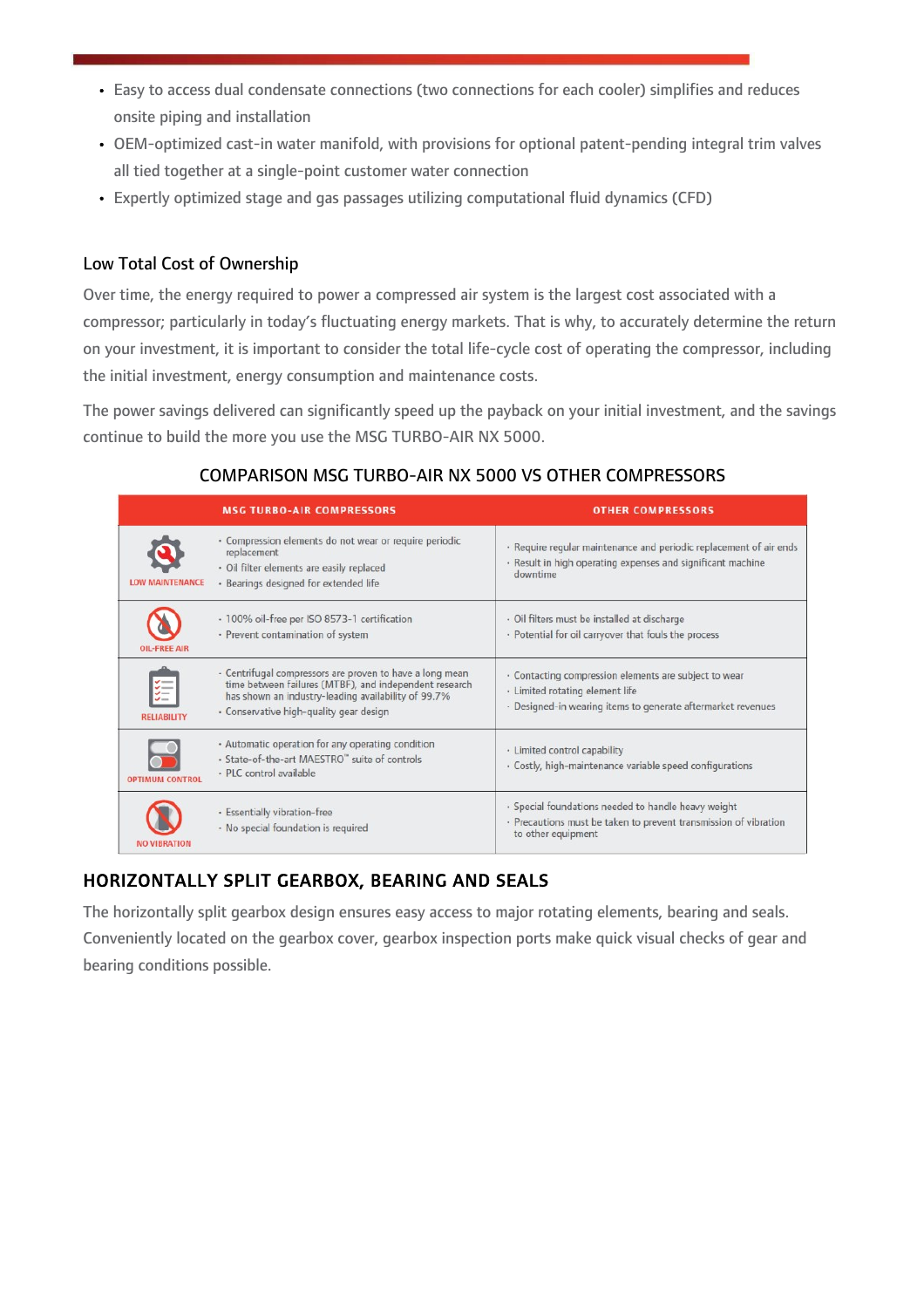

#### INLET THROTTLE GUIDE VANE

Newly designed inlet guide vane assembly provides best-in-class turndown range coupled with low pressure drop to optimize overall system efficiency at multiple operating points.



#### COOLING SYSTEM

Standard 3/8" straight tube coolers provide for a low maintenance heat transfer system with uncompromising performance, low pressure drop and very low cooling water usage. Coolers are designed to ASME Section VIII pressure vessel code and are easy to access, inspect, and service. (Coolers are compliant with PED and GB codes as applicable).



#### LUBRICATION SYSTEM

Standard duplex oil filters maximize uptime by allowing for routine equipment maintenance without interrupting production. Side-mounted lube oil reservoir with top-mounted components and access port ensures easy access for periodic inspection, maintenance and monitoring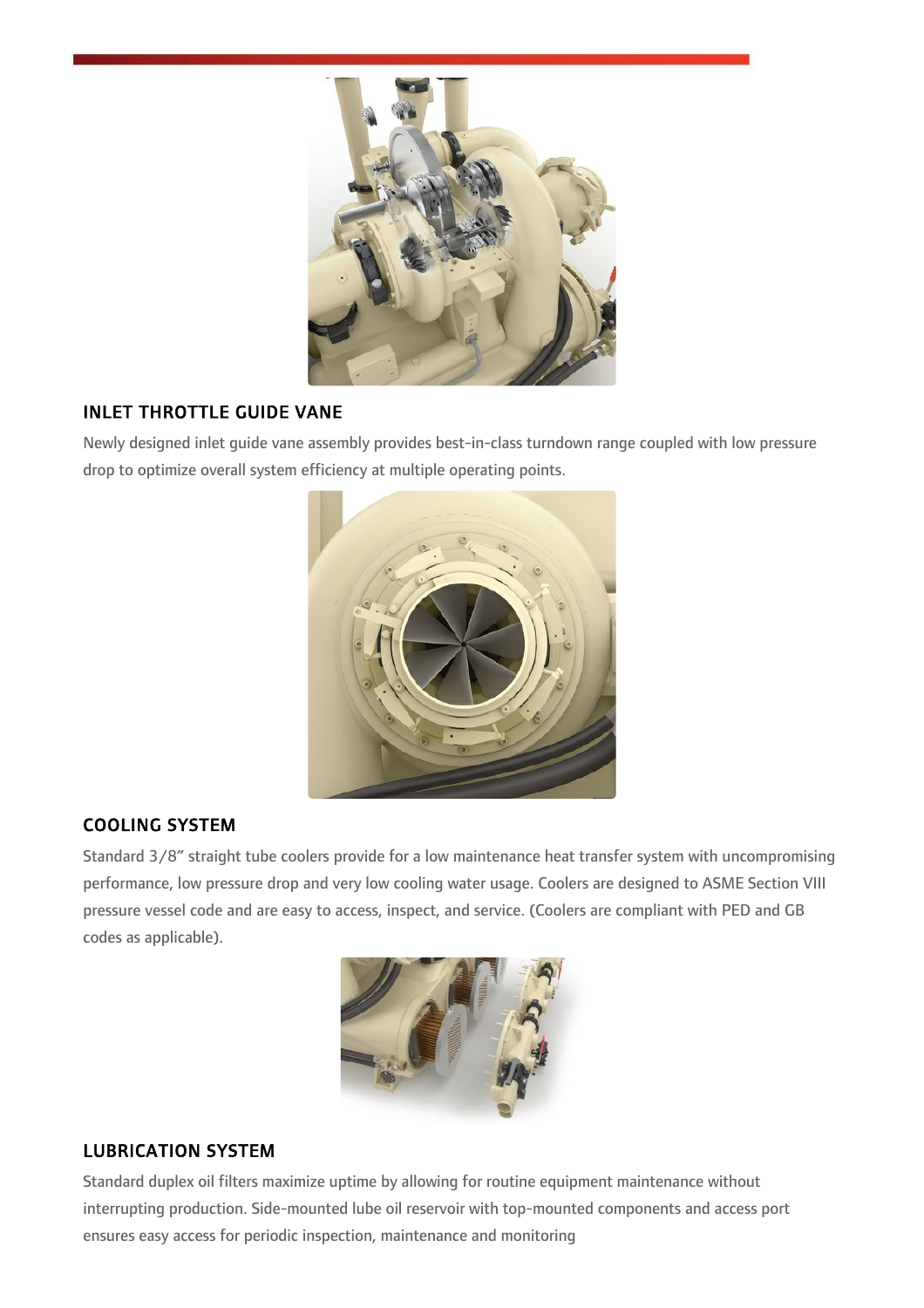